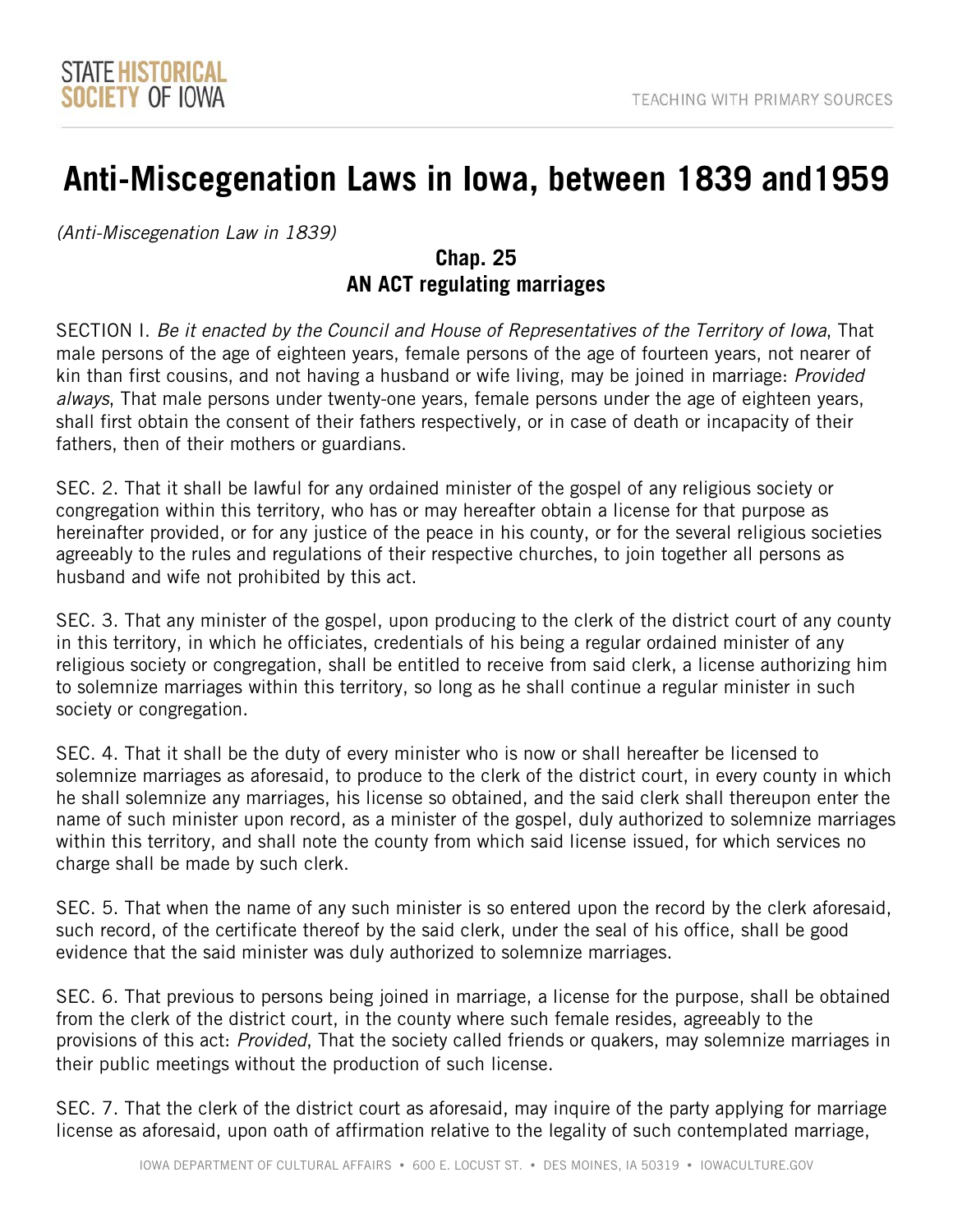subscribe, or heard him or her acknowledge the same, and the clerk is hereby authorized to issue and and if the clerk shall be satisfied that there is no legal impediment thereto, then he shall grant such marriage license, and if any of the persons intending to marry shall be under age, the consent of the parents of guardian shall be personally given before the clerk, or certified under the hand of such parent or guardians, attested by two witnesses, one of which shall appear before the clerk and make oath of affirmation that he saw the parent or guardian whose name is annexed to such certificate sign such license, and affix thereto his seal of office. The clerk shall be entitled to receive, as his fee for administering the oath of affirmation aforesaid, and granting license, recording the certificate or marriage and filing all necessary papers, the sum of one dollar and twenty-five cents; and if any clerk shall, in any other manner, issue or sign any marriage license, he shall forfeit and pay a sum not exceeding five hundred dollars, to and for the use of the party aggrieved.

SEC. 8. That a certificate of every marriage hereafter solemnized, under the hand of the justice, minister, or the clerk or keeper of the records of the societies mentioned in this act, specifying,

*First.* The christian names and surnames, ages, and places of residence of the parties married; *Second.* The time and place of such marriage shall be transmitted to the clerk of the district court of the county where such marriage was solemnized, within three months thereafter, and be recorded by such clerk in a book to be kept by him for that purpose.

SEC. 9. Every justice, minister, or clerk, or keeper of records, in section eight mentioned, failing to transmit such certificate to the clerk of the district court of the county in due time, shall forfeit and pay fifty dollars, to and for the use of the county; and if such clerk shall neglect to record the same, he shall forfeit and pay fifty dollars, to and for the use of the county.

SEC. 10. That the record of a marriage made and kept as before prescribed by the clerk of the district court, or a copy thereof duly certified, shall be received in all courts and places as presumptive evidence of the fact of such marriage.

 SEC. 11. That if any justice or minister by this act authorized to join persons in marriage, shall of the county where such offence was committed, and if any person not legally authorized shall solemnize the same contrary to the true intent and meaning of this act, the person so offending shall, upon conviction thereof, forfeit and pay any sum not exceeding five hundred dollars, to and for the use attempt to solemnize the marriage contract, such person shall, upon conviction thereof, forfeit and pay five hundred dollars, to and for the use of the county where such offence was committed.

same. SEC. 12. That any fine or forfeiture arising under the provisions of this act, shall be recovered by action of debt, or by indictment, with costs of suit, in any court of record having cognizance of the

same.<br>SEC. 13. All marriages of white persons with negroes or mulattoes are declared to be illegal and void.

 SEC. 14. That all laws now in force in this territory, not embraced in the statutes of Iowa on the subject of marriages, be and the same are hereby repealed. This act to take effect and be in force from and after the first day of March next.

Approved January 6, 1840.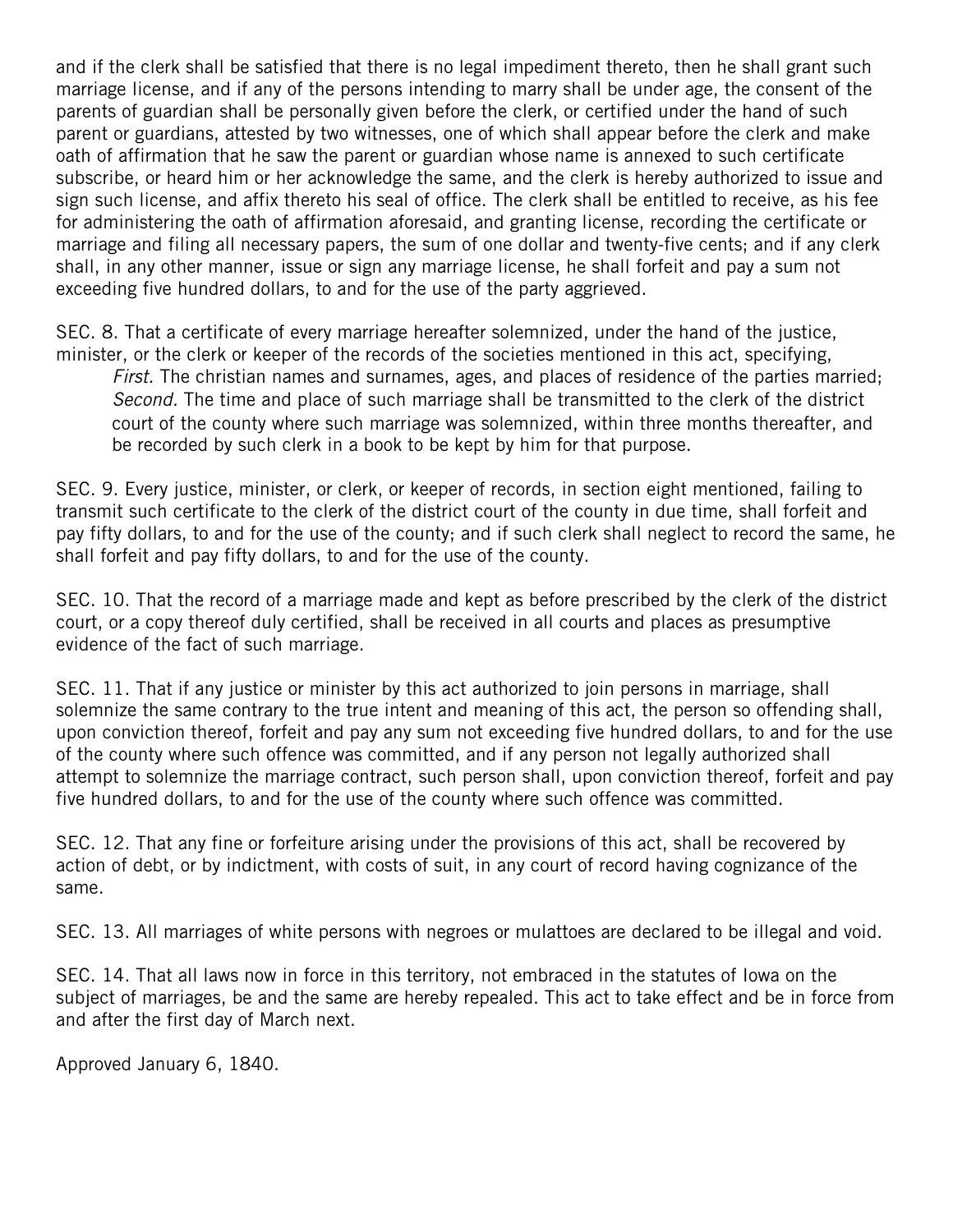# **CHAPTER 85**

# **MARRIAGE**

1463. Marriage is a civil contract requiring the consent of parties capable of entering into the other contracts, except as herein otherwise declared. When valid.

1464. A marriage between a male person of sixteen and a female of fourteen years of age is valid, but if either party has not attained the age thus fixed the marriage is a nullity or not at the option of such party made known at any time before he or she is six months older than the age thus fixed.

1465. Previous to any within this state, a license for that purpose must be obtained from the judge of the county court wherein the marriage is to be solemnized, agreeable to the provisions of this chapter.

 previous consent of the parent or guardian of such minor, nor where the condition of either party is 1466. Such license must not in any case be grated where either party is under the age necessary to render the marriage absolutely valid, nor shall it be granted where with party is a minor without the such as to disqualify him for making any other civil contract.

1467. Unless the judge of the county court is acquainted with the age and condition of the parties for the marriage of whom the license is applied for, he must take the testimony of competent and disinterested witnesses on the subject.

 records of the county court, stating that he was acquainted with the parties and knew them to be of 1468. He must cause due entry of the application for the issuing of the license to be made on the competent age and condition, or that the requisite proof such facts was made to him by one or more witnesses (stating their name).

1469. If either party is a minor the consent of the parent or guardian must be filed in the county office, after being admitted by the said parent of guardian or proved to be genuine, and a memorandum of such facts must be also entered on the records of the county court.

 sections he is guilty of a misdemeanor, and if a marriage is solemnized without such license being 1470. If the judge of the county court grants a license contrary to the provisions of the preceding procured the parties so married, and al persons aiding in such marriage, are likewise guilty of a misdemeanour.

 1471. The license shall not be issued until the Fee of one dollar has been paid into the county treasury and the receipt therefore filed with the judge of the county court.

1472. Marriages must be solemnized either:

First — By a justice of the peace, or judge of the county court of the county, or the mayor of the city, wherein the marriage takes place;

Second — By some judge of the supreme or district court of this state;

Third — By some officiating minister of the gospel, ordained or licensed according to the usages of his denomination.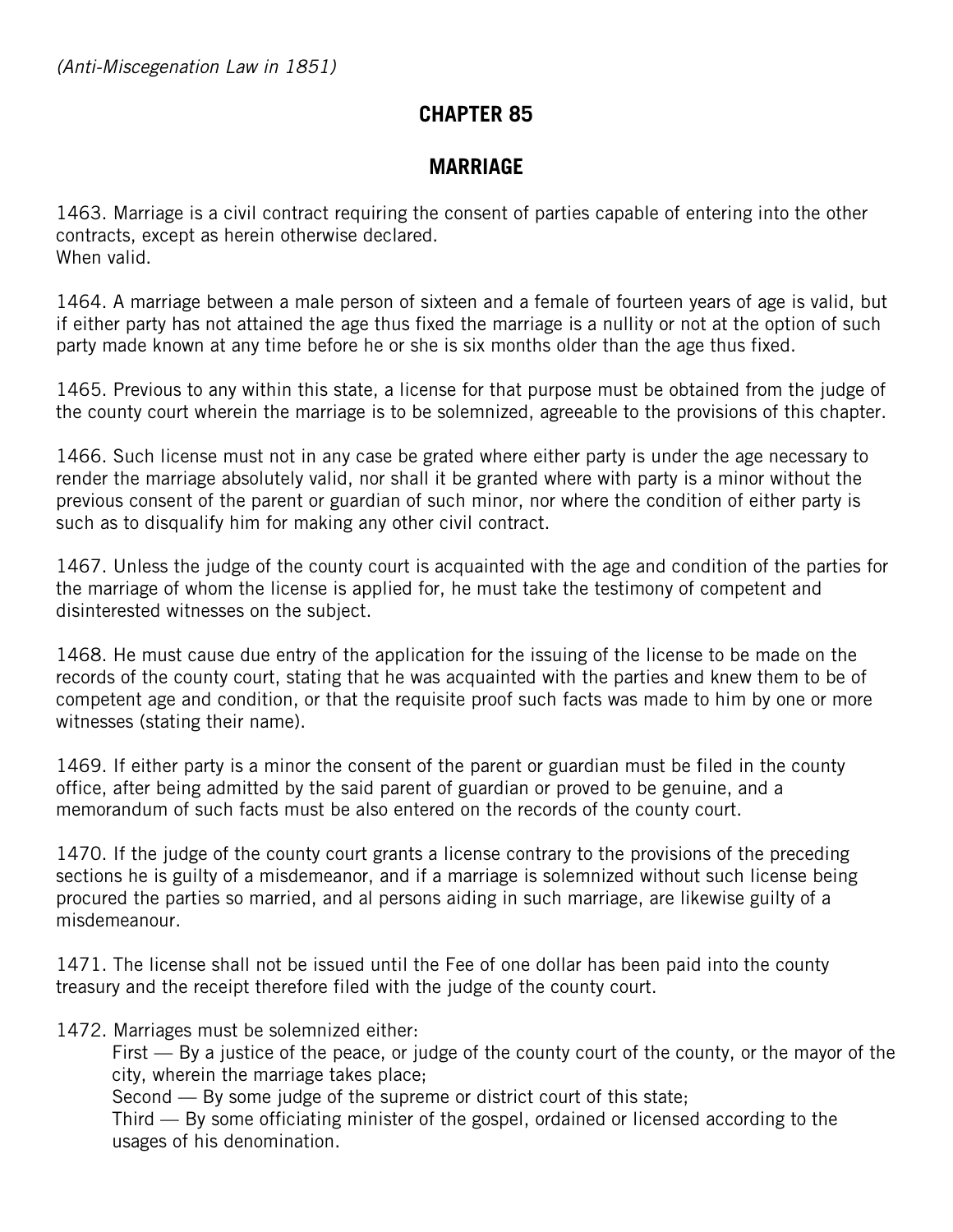1473. After the marriage has been solemnized, the officiating minister or magistrate shall on request give each of the parties a certificate thereof.

 1474. Marriages solemnized (with the consent of parties) in any other manner than is herein prescribed are valid, but the parties themselves and all other persons aiding abetting shall forfeit to the school fund the sum of fifty dollars each.

1475. The person solemnizing marriage shall forfeit a like amount unless within ninety days after the ceremony he make return thereof to the county court.

1477. The preceding provisions, so far as they relate to the manner of solemnizing marriages, are not applicable to marriage among the members of any particular deonomication having, as such, any peculiar mode of performing that ceremony.

 1478. But where any mode is thus pursued which dispenses with the services of a clergyman or magistrate, the husband is responsible for the return directed to be made to the county court and is liable to the above named penalty if the return is not made.

1479. Illegitimate children become illegitimate by the subsequent marriage of their parents.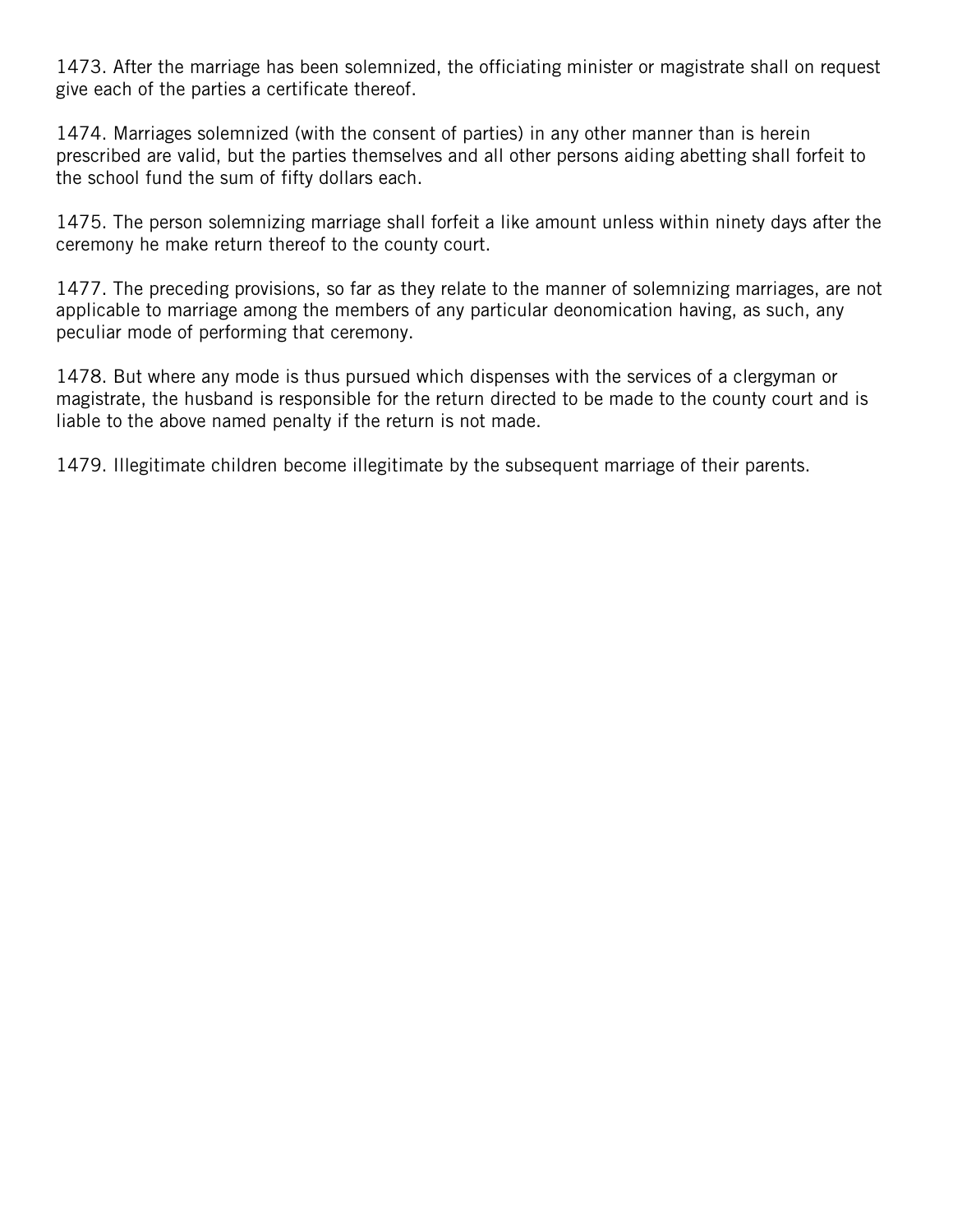#### *(Anti-Miscegenation Laws in America)*

… unusual Tennessee communities, where Negroes work and live in healthier surroundings than do whites, has shown that the Negro tuberculosis rate is the lower of the two. [FN27] In the case of pneumonia-influenza, evidence as to the environmental factor is less direct, but there is little scientific support for any theory of racial susceptibility. [FN28]

Contentions of mulatto sterility [FN29] are unsupportable, for even as their proponents admit they are **\*477** Again, investigation reveals no proof of necessarily inferior progeny from miscegenation. based on inadequate data which fails to account for such factors as mulattoes passing as white or Negroes. [FN30] More significantly, since racial commingling has already rendered the pure blooded Negro a biological rarity, [FN31] studies proving the absence of inherent medical and physical inferiorities in the modern Negro group disprove contentions of mulatto inferiority. In addition to contentions of Negro inferiority, sociological considerations are offered as indicia of the reasonableness of anti-miscegenation statutes. Inasmuch as these considerations probably underlie both legislative and judicial attitudes towards the problem, they merit particular consideration even though their basis is societal rather than constitutional.

 Moreover, the statutes do not purport to aim at or define the amorphous category of 'dregs," but rather Proponents of the statutes argue that miscegenation occurs among the "dregs of society," and that the progeny, therefore, are likely to become a **\*478** burden on the community. [FN32] But the evidence indicates that racial intermarriage now occurs most frequently in the better educated groups. [FN33] apply to all racial groups.

 More significant is the argument that, since miscegenous marriages expose the spouses and their minorities. [FN34] Admittedly, these tensions are acute. But the spectre of resultant community violence will materialize only when local law enforcement is lax. [FN35] To prohibit miscegenous progeny to social tensions, invalidation of the statutes would increase animosity towards racial marriage in order to avert tension perpetuates by law the very prejudices which have give rise to that tension. Such a procedure can be rationalized only by a policy which would condone total isolation of any individual from the community on the basis of prejudice alone. [FN36]

regardless of race. [FN39] In the absence of evidence establishing a rational basis, racial restrictions on marriage infringe the Constitutional guarantee of "equal protection." **\*479** The State of California, proposing in essence an application of the "separate but equal doctrine" to marriage, argued that the statute was not discriminatory since it applied equally to Caucasians and non-Caucasians. [FN37] But the California court rejected this contention, citing the opinion of the Supreme Court of the United States in Shelley v. Kraemer [FN38] that: "equal protection of the laws is not achieved through the indiscriminate imposition of inequalities." The essence of the right to marry is the right to marry whoever one wishes,

Scientific and sociological evidence indicates that anti-miscegenation statutes are merely remnants of a deep-seated cultural lag. [FN40] Only an abrogation of the judicial function can explain failure to follow the California court in striking down such legislative expressions of community prejudice. [FN41]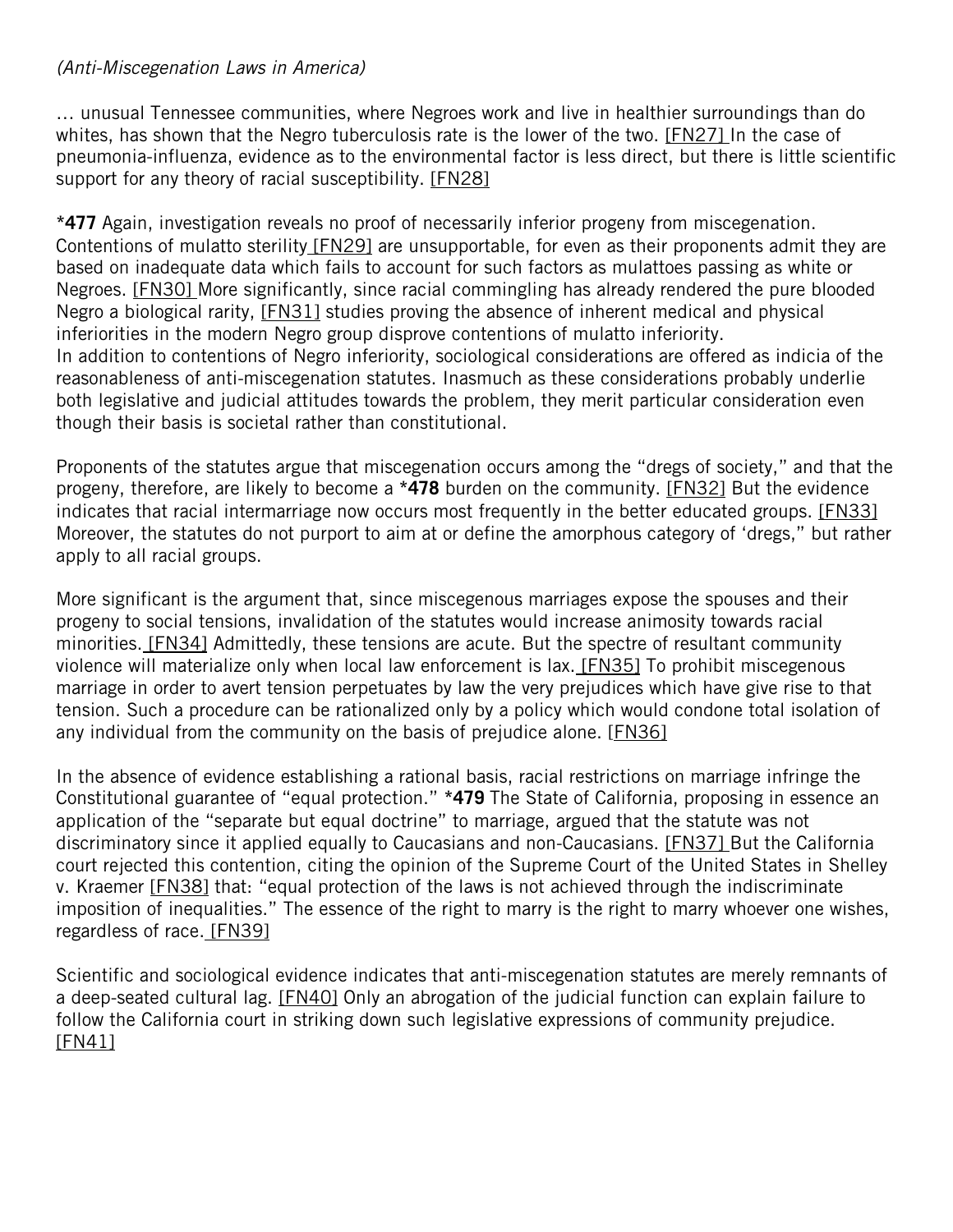### **\*480** APPENDIX I

## STATE ANTI-MISCEGENATION STATUTES

## *State and Citation*

| <b>State</b> | Citation                                                             | Marriage between Whites and<br>the following prohibited                                                                                     | Effect given<br>such marriages                                    |
|--------------|----------------------------------------------------------------------|---------------------------------------------------------------------------------------------------------------------------------------------|-------------------------------------------------------------------|
| Alabama      | ALA. CONST., Art. 4, & 102; ALA.<br>CODE, tit. 14, && 360-61 (1940)  | Negro or descendent of a<br>Negro to the third generation<br>inclusive, though one ancestory<br>of each generation was a white.             | Parties each<br>guilty of felony.                                 |
| Arizona      | ARIZ. CODE, c. 63, && 107-8<br>(1939).                               | Negroes, Mongolians,<br>Malayans, Hindus, Indians.                                                                                          | Null and void.                                                    |
| Arkansas     | ARK. STAT., tit. 55, && 104-05<br>(1947).                            | Negroes or Mulattoes.                                                                                                                       | Illegal and void.                                                 |
| California   | CAL. CIVIL. CODE, & 60 (Deering<br>1937).                            | Negroes, Mongolians,<br>Malayans, or Mulattoes.                                                                                             | Illegal and void.                                                 |
| Colorado     | COLO. STAT. ANN., c. 107, &&<br>2,3 (1935                            | Negroes or Mulattoes.                                                                                                                       | Absolutely void.<br>Misdemeanor.                                  |
| Delaware     | REV. CODE. & 2992 (1915)<br>amended by Sess. Laws, p. 578<br>(1921). | Negro or Mulatto.                                                                                                                           | Void.<br>Misdemeanor.                                             |
| Florida      | FLA. CONST., Art. 16, & 24;<br>STATS. ANN., && 741. 11-.12<br>(1944) | Any Negro, a person having<br>more than or at least one-<br>eighth Negro blood.                                                             | Utterly null and<br>void. A felony.                               |
| Georgia      | GA. CODE ANN., && 53-106, 53-<br>9902, 53-9903 (1937)                | Negroes, Indians, Malayans,<br>Mongolians, Asiatic Indians,<br>West Indians, or Mulattoes.                                                  | Utterly void, null<br>and void. A<br>felony.                      |
| Idaho        | IDA. CODE. & 32-206 (1947)                                           | Mongolians, Negroes, or<br>Mulattoes.                                                                                                       | Illegal and void.                                                 |
| Indiana      | IND. STAT. ANN., & 44-104<br>(1933)                                  | Persons having one-eighth or<br>more of Negro blood.                                                                                        | Absolutely void<br>without any legal<br>proceedings. A<br>felony. |
| Kentucky     | REV. STAT. ANN., & 402.010<br>(1946)                                 | Negro or Mulatto.                                                                                                                           | Prohibited and<br>declared void.                                  |
| Louisiana    | LA. CIVIL CODE, Art. 94 (1945)                                       | Negroes. Intermarriage of<br><b>Indians and Negroes</b><br>prohibited.                                                                      | Have no effect<br>and at null and<br>void.                        |
| Maryland     | Code, Art. 27, & 365 (1924);<br>Laws, c. 60 (1935)                   | Negroes, or a person of Negro<br>descent to the third<br>generation. Malayans.<br>Marriages of Negroes and<br>Malayans are also prohibited. | Void. Felony.                                                     |
| Mississippi  | MISS. CONST., Art. 14, & 263;                                        | Negro, Mulatto, or Mongolian.                                                                                                               | Unlawful and                                                      |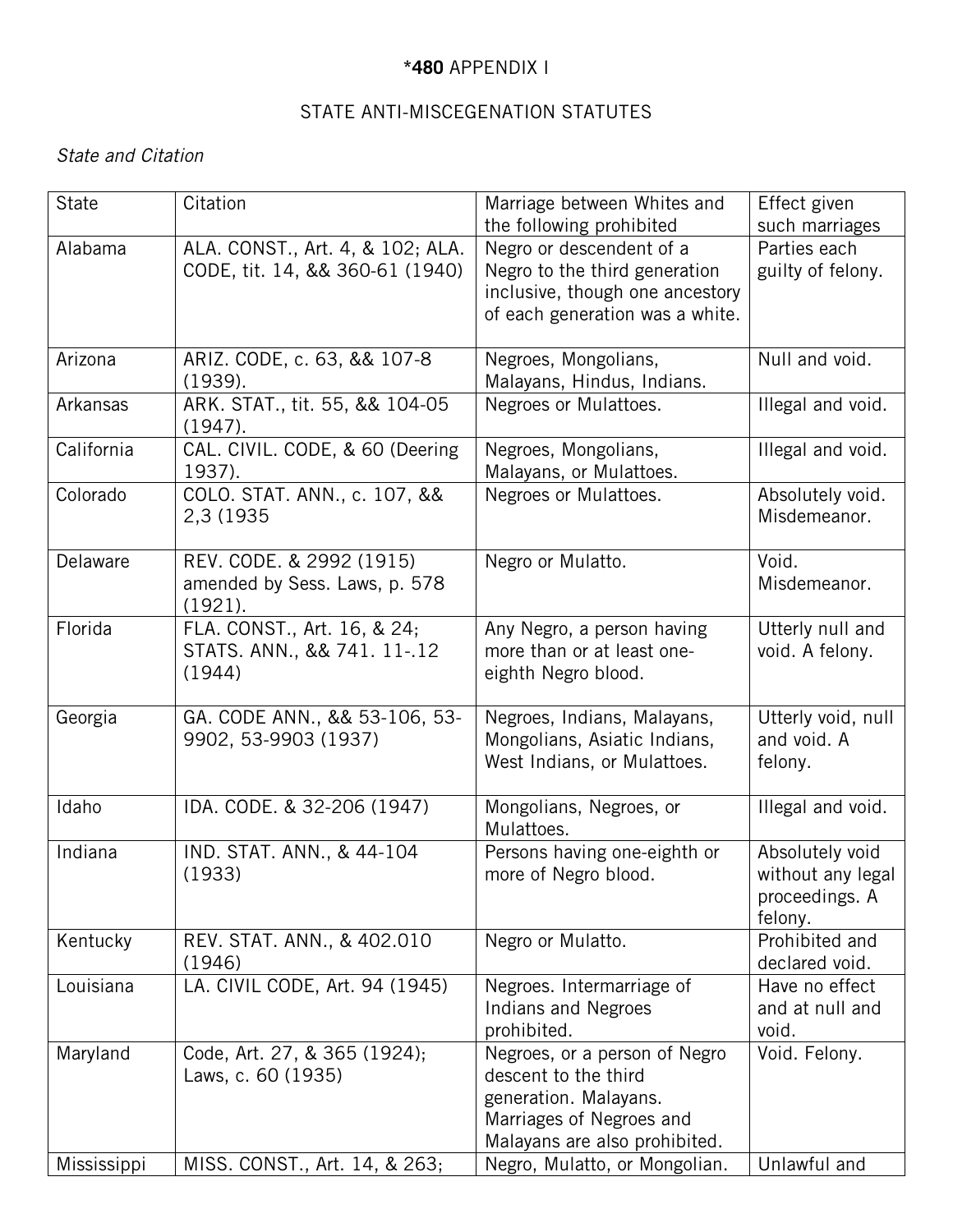|                   | Code, tit. 4, & 459; tit. 11, &&<br>2002, 2234, 2339 (1942)          | Any person having one-eighth<br>or more Negro or Mongolian<br>blood.                                                                                                                               | void. Felony                                              |
|-------------------|----------------------------------------------------------------------|----------------------------------------------------------------------------------------------------------------------------------------------------------------------------------------------------|-----------------------------------------------------------|
| Missouri          | MO. REV. STAT., && 3361, 4651<br>(1942)                              | Persons having one-eighth or<br>more Negro blood. Mongolians.                                                                                                                                      | Prohibited and<br>declared<br>absolutely void.<br>Felony. |
| Montana           | MONT. REV. CODES, && 5700-<br>5702 (1935)                            | Negro or a person of Negro<br>blood or in part Negro. Chinese<br>person and Japanese person.                                                                                                       | Utterly null and<br>void.                                 |
| Nebraska          | NEB. COMP. LAWS, && 42-103<br>(1943)                                 | Persons possessed of one-<br>eighth or more Negro,<br>Japanese, or Chinese blood.                                                                                                                  | Void.                                                     |
| Nevada            | NEV. COMP. LAWS, && 10197-<br>10200 (1929)                           | Any person of Ethiopian or<br>black race, Malay or brown<br>race, or Mongolian or yellow<br>race.                                                                                                  | Unlawful.<br>Misdemeanor.                                 |
| North<br>Carolina | N.C. CONST., Art. 14, & 8; STAT.,<br>& 51-3 (1943)                   | Negro or Indian, or person of<br>such descent to the third<br>generation, or a Cherokee<br>Indian or Robeson County and<br>a Negro, or any persons of<br>such descents to the third<br>generation. | Void. Felony.                                             |
| North Dakota      | N. DAK. CODE. && 14-0304,<br>0305 (1943)                             | Negro or person having one-<br>eighth or more Negro blood.                                                                                                                                         | Unlawful and<br>prohibited.<br>Felony.                    |
| Oklahoma          | OKLA. STAT., tit. 43, && 12-14<br>(1938)                             | Any person of African descent.                                                                                                                                                                     | Prohibited.<br>Felony.                                    |
| Oregon            | ORE. COMP. LAWS, & 630102<br>(1940)                                  | Negro or Mongolian, or any<br>person having one-fourth or<br>more of Negro or Mongolian<br>blood.                                                                                                  | Unlawful and<br>prohibited.                               |
| South<br>Carolina | S. CAR. CONST., Art. 3, && 33.<br>CAR. CODE, && 8571, 1438<br>(1942) | Negroes, Indians, Mulattoes, or<br>half-breeds.                                                                                                                                                    | Misdemeanor.                                              |
| South Dakota      | SO. DAK. CODE, & 14.0106<br>(1939).                                  | Members of the African,<br>Korean, Malayan, or Mongolian<br>races.                                                                                                                                 | Void. Felony.                                             |
| Tennessee         | TENN. CONST., Art. 11 & 14;<br>TENN. CODE,                           | Negroes, Mulattoes, or persons<br>of mixed blood descended from<br>a Negro, to the third generation<br>inclusive.                                                                                  | Prohibited and<br>unlawful.<br>Felony.                    |
| Texas             | CIVIL STAT., & 4607 (1925)                                           | Africans or the descendants of<br>Africans.                                                                                                                                                        | Null and void.<br>Felony.                                 |
| Utah              | Code, & 40-1-2 (5,6) (1943)                                          | Negroes, Mongolians,<br>Malayans, Mulattoes,                                                                                                                                                       | Void and<br>prohibited.                                   |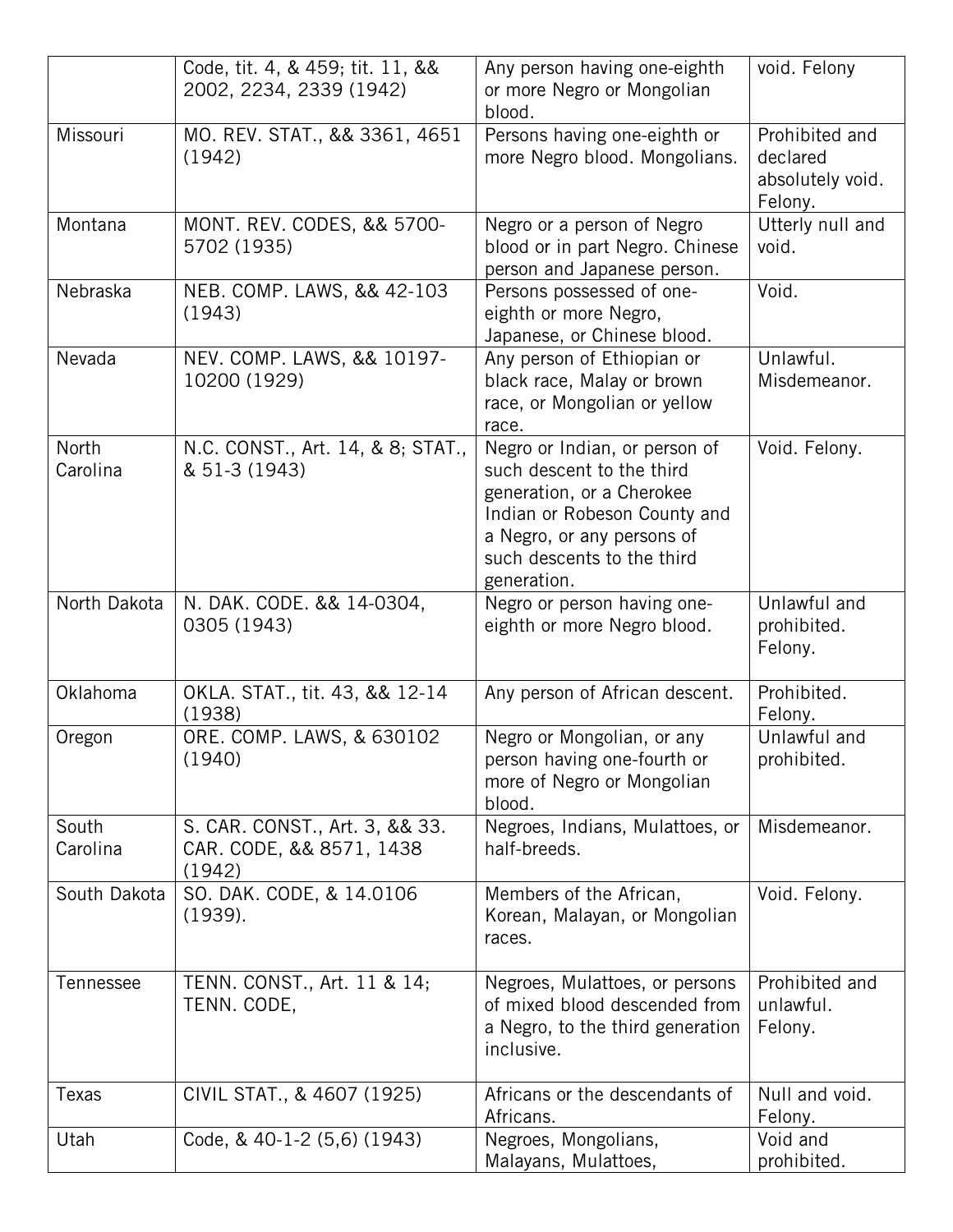|               |                                | quadroons, or octoroons.                                                                                                                               |                                                         |
|---------------|--------------------------------|--------------------------------------------------------------------------------------------------------------------------------------------------------|---------------------------------------------------------|
| Virginia      | Code, && 5087, 5099a(5) (1942) | Colored persons. White can<br>only marry a person with no<br>other admixture of blood than<br>white or one-sixteenth or less<br>American Indian blood. | Void without any<br>decree or legal<br>process. Felony. |
| West Virginia | Code, & 4701 (1943)            | Negroes.                                                                                                                                               | Void.<br>Misdemeanor.                                   |
| Wyoming       | REV. STAT., c. 68-118 (1931).  | Negroes, Malayans,<br>Mongolians, Mulattoes.                                                                                                           | Illegal and void.<br>Misdemeanor.                       |

#### **\*482** *States Formerly Prohibiting Miscegenation*

| Iowa                 | Omitted in 1851.                                                             |
|----------------------|------------------------------------------------------------------------------|
| Kansas               | Omitted 1857. See Laws, c. 49 (1857).                                        |
| Maine                | Repealed 1883. See Laws, p.16 (1883).                                        |
| <b>Massachusetts</b> | Repealed 1840. See Acts, c. 5 (1843).                                        |
| Michigan             | Prior interracial marriages legalized 1883. See Comp. Laws, & 12,695 (1929). |
| New Mexico           | Repealed 1886. See Laws, p. 90 (1886).                                       |
| Ohio                 | Repealed 1887. See Laws, p. 34 (1887).                                       |
| Rhode Island         | Repealed 1881. See Acts, Jan. Sess., p. 108 (1881)                           |
| Washington           | Repealed 1867. See Laws, pp. 47-48 (1867).                                   |

[FNa1]. Perez v. Lippold, 32 A.C. 757 (Cal. 1948)

 attributes of full citizenship not as rights, but as charities extended to an inferior being. 1 MYRDAL, [FN1] If the Negro can be placed lower in the biological order than the Caucasian, there is no difficulty in rationalizing him out of the Caucasian's social order. The Negro then receives some of the AN AMERICAN DILEMMA 101-10 (1944)

[FN2] These are listed and discussed in MANGUM, THE LEGAL STATUS OF THE NEGRO 263- 73 (1940), and Appendix *infra*. The states still banning miscegenation are the only part of the world, outside of the Union of South Africa, with extensive prohibitions against miscegeny. Brief for Respondents, p. 8, Perez v. Lippoid, 32 A.C. 757 (CAL. 1948.

(1872) (statute prohibiting minister from performing marriage of white and Negro held [FN3] None of these decisions reveals any examination of recent and unbiased scientific evidence. Only in one case has an anti-miscegenation statute been invalidated, Burns v. State, 48 Ala. 195, 198 unconstitutional), and this case was expressly overruled by Green v. State, 58 Ala. 190 (1877).

 involving loss of Negro wife's dower rights because marriage to white man void under Arizona antimiscegenation statute). But in Pace v. Alabama, 106 U.S. 583 (1882), the Court upheld an Alabama statute making fornication a felony for a Negro and white, but merely a misdemeanor for any other at any particular race or color. *Id, at 585*. The California court distinguished this decision on the The Supreme Court of the United States has never directly ruled on the constitutionality of these statutes, having declined the gambit in *In re* Monk's Estate, 48 Cal. App. 2d 603, 120 P. 2d 167 (1941), *app. Denied*, 317 U.S. 590 (1942) (on ground papers not filed in time), and Lee v. Monks,318 Mass. 513, 62 N.E. 2d 657 (1945), *cert. denied*, 326 U.S. 969 (1946) (both cases couple, on grounds that the statute was non-discriminatory and was directed at the offense rather than